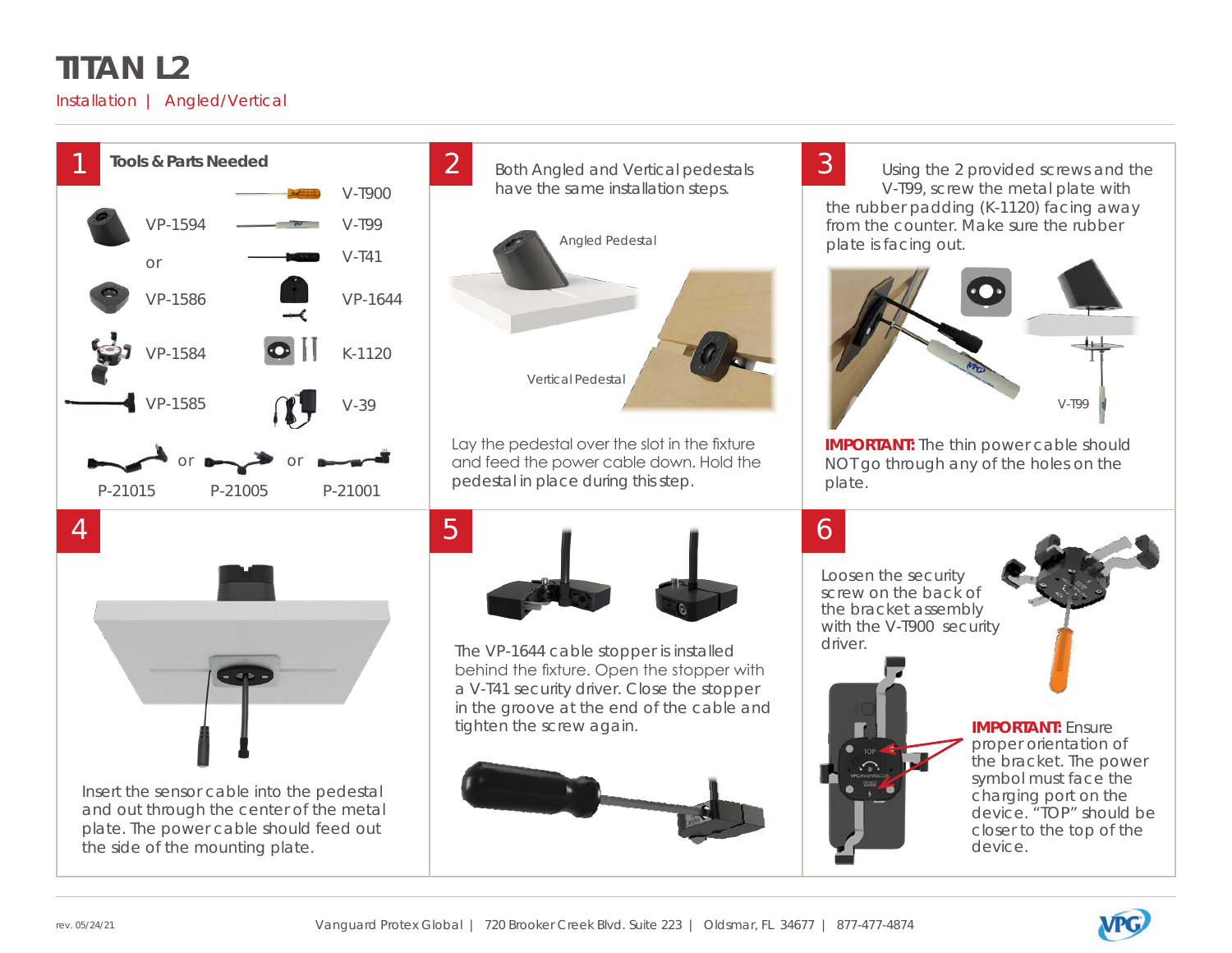## **TITAN L2**

Installation | Angled/Vertical



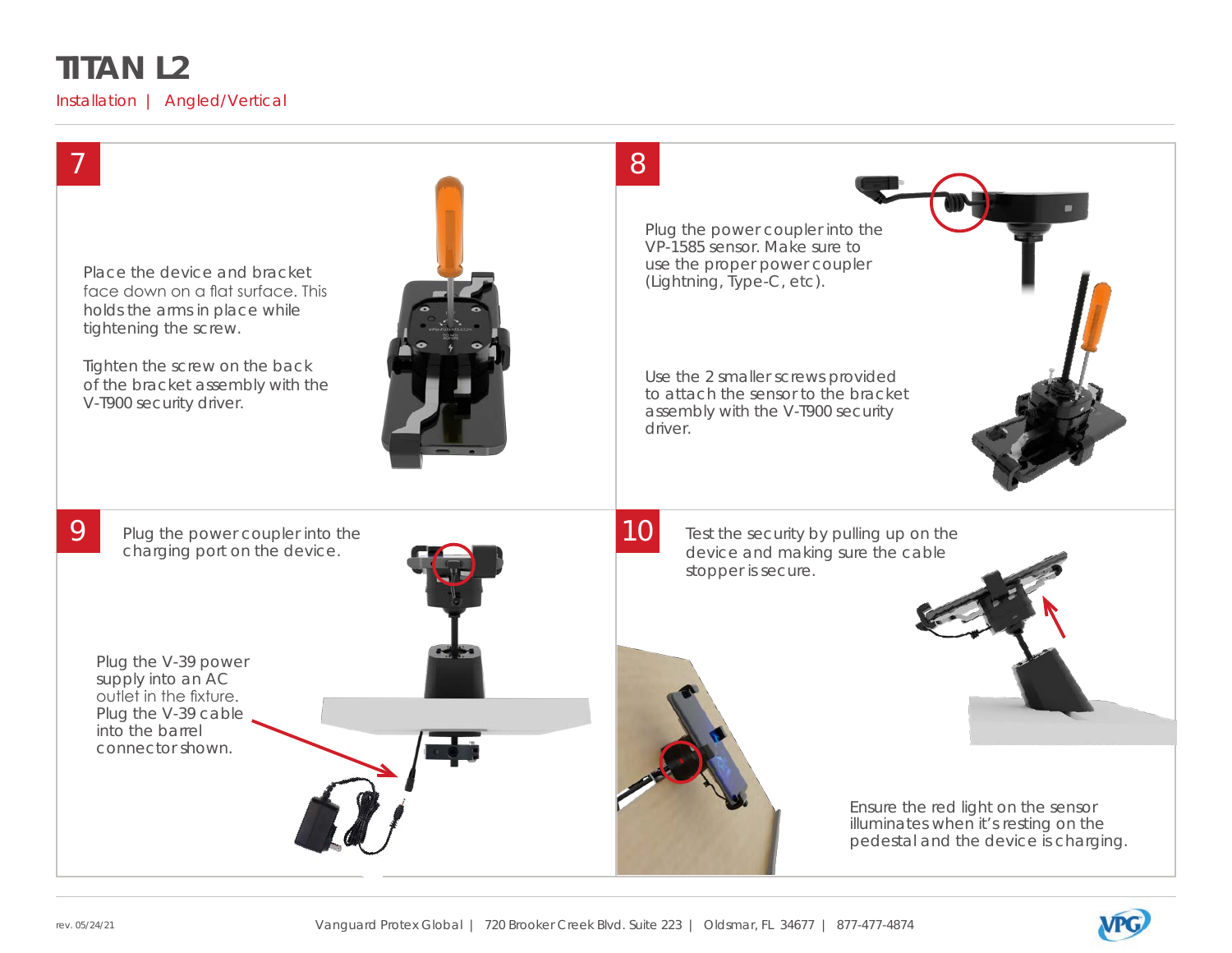

#### **Mounting for Slot Mounting for Hole**

K-1120 (3/4" Thick Fixtures - Live Try & Slotted): Noting the Most Canada K-1125 The plate below will be required to keep the  $\,$ pedestal straight on the fixture:







This Side Faces Fixture This Side Faces Down